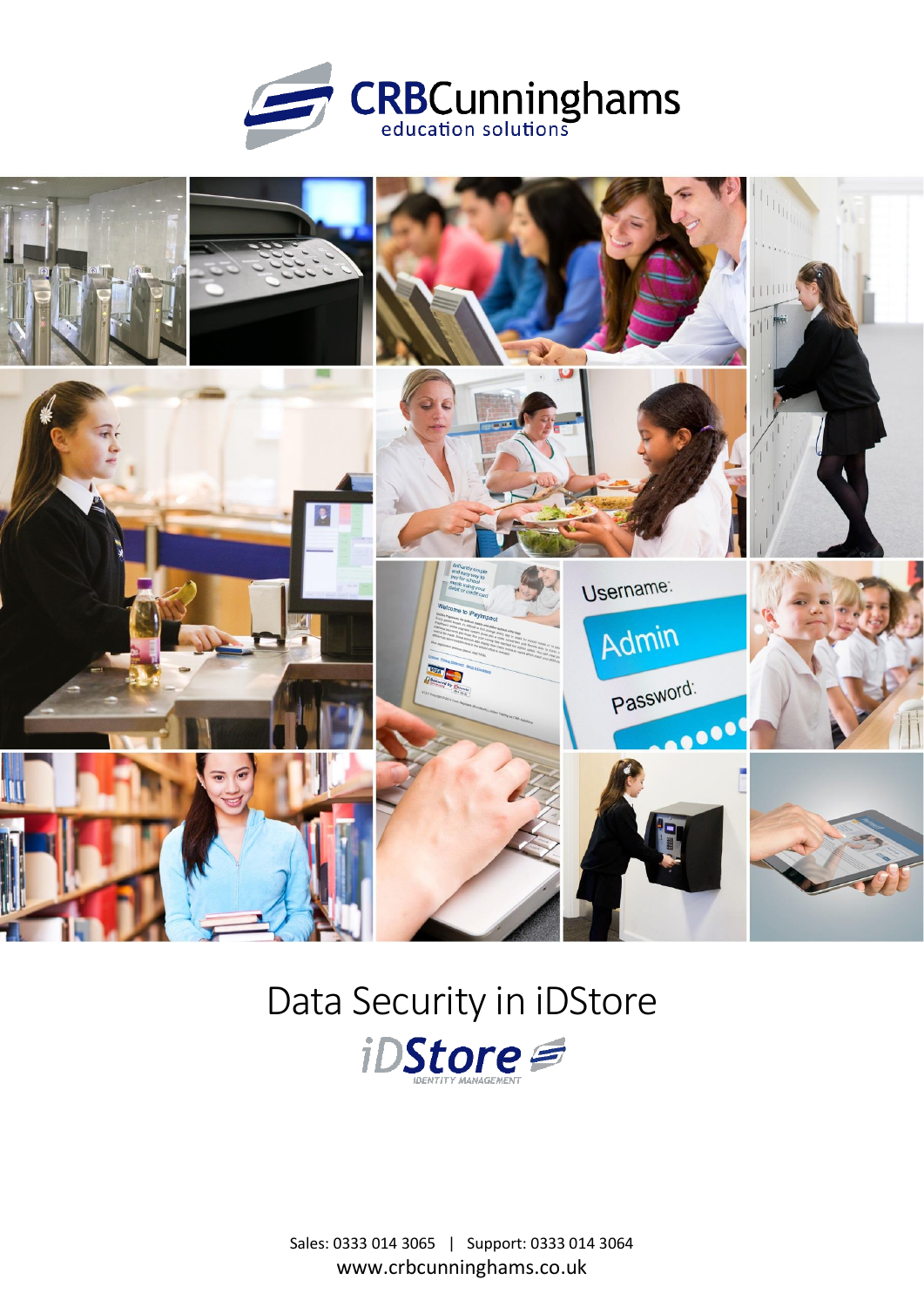

# Data Security in iDStore

Biometric person recognition can seem to be a much scarier prospect than it really is. The aim od this document is to clearly describe the way in which biometric fingerprint recognition is carried out and the security measures that make the storage of this information safe.

There is a very strict permissions system within iDStore, allowing the parents of pupils under 18 to stop a biometric scan of their child from taking place. It is a statutory requirement within England and Wales (not the rest of the UK) to have explicit permission from a pupil's parent to take a biometric scan of any kind. Beyond this, biometrics can seem intimidating when you have never come across it before. That is why it is a good idea to start communicating with parents in the early stages, so that they can still use the system with an ID card, a PIN or a password for authentication.

## How fingerprints are handled

When someone registers their fingerprint with iDStore, their fingerprint is analysed and then converted into a series of data points by a mathematical algorithm. It is this series of data points that is stored in the iDStore database, not the fingerprint itself. This series of data points can then be used to quickly to identify a person from another scan of their fingerprint. These data points cannot be used to reconstruct s useable fingerprint even with the algorithm available. The level of detail stored in these data points is well below the level of detail needed for forensic identification of someone and would be completely inadmissible, both in terms of quality and legality in court. The data points are encrypted before being stored in the iDStore database. The encryption standard used for encrypting the data points is AES 256 with the symmetric key being stored in RSA 2048.

#### <http://csrc.nist.gov/publications/fips/fips197/fips-197.pdf>

[http://www.emc.com/collateral/white-papers/h11300-pkcs-1v2-2-rsa-cryptography-standard](http://www.emc.com/collateral/white-papers/h11300-pkcs-1v2-2-rsa-cryptography-standard-wp.pdf)[wp.pdf](http://www.emc.com/collateral/white-papers/h11300-pkcs-1v2-2-rsa-cryptography-standard-wp.pdf)

The AES 256 encryption standard is used for storing Top Secret designated data by the American military and the NSA. Both AES and RSA are well-used and commonly understood encryption standards that cannot be broken by brute force in a reasonable time.

#### How general data is stored

The iDStore database is stored within SQL Server. This is a common database engine used by a huge number of enterprise level systems. The data files cannot be read outside of SQL Server. The SQL Server is always password protected. Beyond this, the fingerprint data points, as stated previously, are stored in the database I an encrypted format. This SQL Server instance is always kept within the school. It is not stored on an internet based server or within our offices.